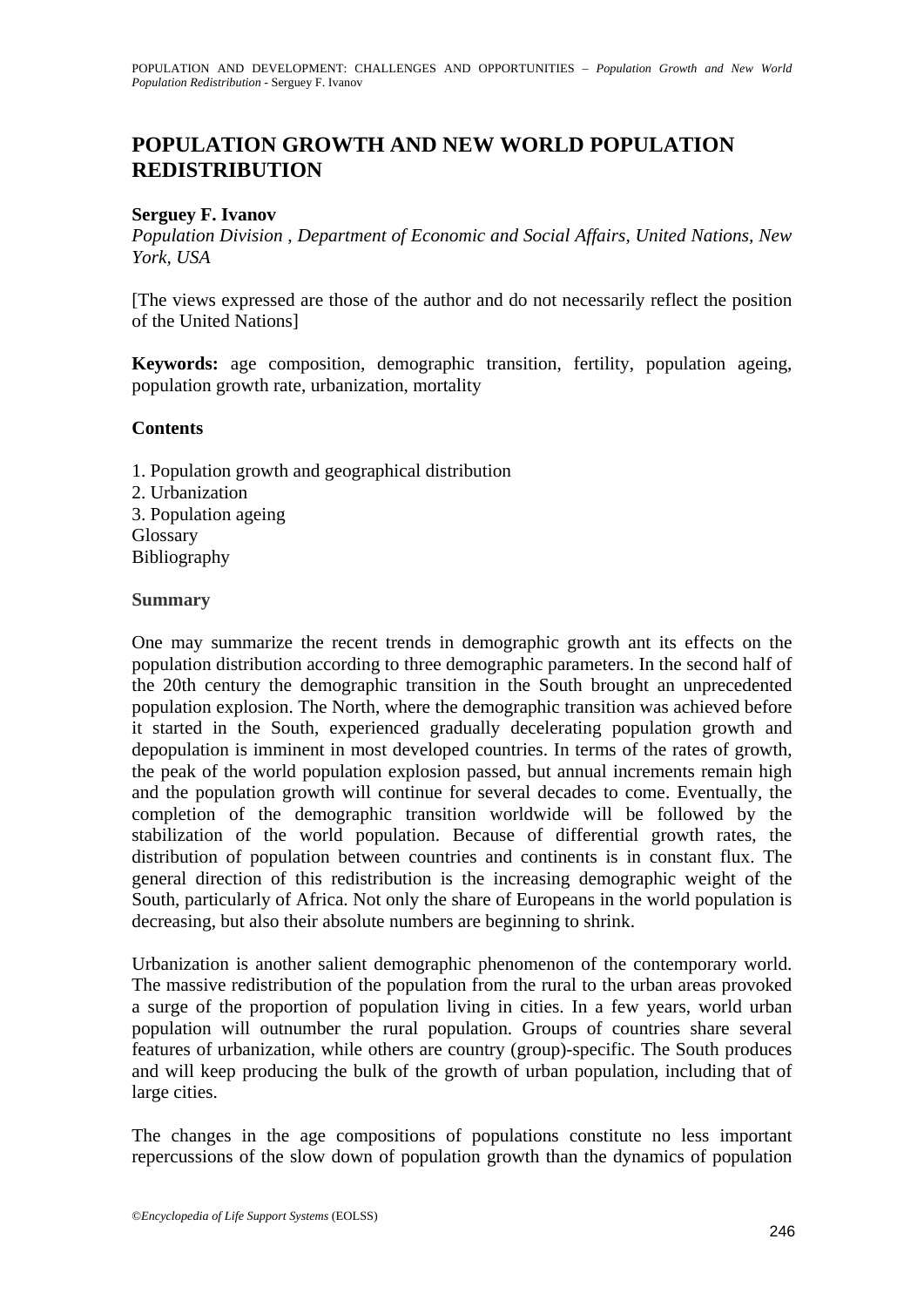size. Rapid ageing, produced by fertility decline and reinforced by adult mortality decline, already affected most populations of the North and is starting to take hold of the South.

# **1. Population growth and geographical distribution**

World population growth results from births that increase the size of the population and deaths that decrease it. At any level below global, migration is also a factor of population dynamics: immigrants increase the population of receiving geographical entities while emigrants decrease it. The rate of population growth depends on the base population and represents the difference between crude birth and death rates augmented by the net migration rate (immigrants minus emigrants). As the crude rates reflect the 'true' levels of fertility and mortality, acting through the population age structure, it is correct to characterize population growth as the function of fertility, mortality and migration intensities. Population growth resulting from births and deaths is called natural population increase.

World population was increasing throughout the history of mankind. However, several times the growth was brutally reversed by natural and man-made calamities. Thus, the Black Death – the large pandemic of plague in the mid-14<sup>th</sup> century, exterminated one quarter of the European population. As a result of the slave trade between the 16th and 19th centuries, an estimated total of 12 million Africans (12 per cent of the continent's population at any given point in time) were forcibly transported to the Americas. The demographic price of the Second World War (50 million) translated into 2 per cent of the world population, which temporarily arrested world demographic growth.

These temporary regional setbacks notwithstanding and despite the paucity of solid data for the distant past, there are reasons to believe that, considering rather long periods, the population of the world had been growing, and at an increasing rate.

Assuming that homo sapiens appeared about 50 000 B.C. and that at the dawn of agriculture, about 8000 B.C., the population of the world was approximately 5 million, the average population growth rate had been approximately 0.04 per cent per year. During the next 8000 years the demographic growth hardly accelerated to 0.05 per cent per year but the population of the world reached 300-350 million people in 1 A.D. The next six centuries saw further acceleration of population growth, which attained 0.08 per cent per year. Since the mid-17<sup>th</sup> century, when the population of the world attained 500 million, the annual growth rate increased almost ten-fold and attained 0.7 per cent in 1850-1900. The demographic transition in the populous South brought the speed of world population growth to its peak of 1.8 per cent per year in the second half of the  $20<sup>th</sup>$  century. In the next 50 years world population growth is expected to slow down to 0.9 per cent per year. World population growth may also be illustrated by the duration of time needed to accumulate an additional billion people. It took 124 years for the world population to increase from one billion in 1801 to two billion in 1925; the third billion was added in 34 years (1959), the fourth – in 15 years (1974), the fifth – in 12 years (1986) and the sixth -- in 13 years (1999).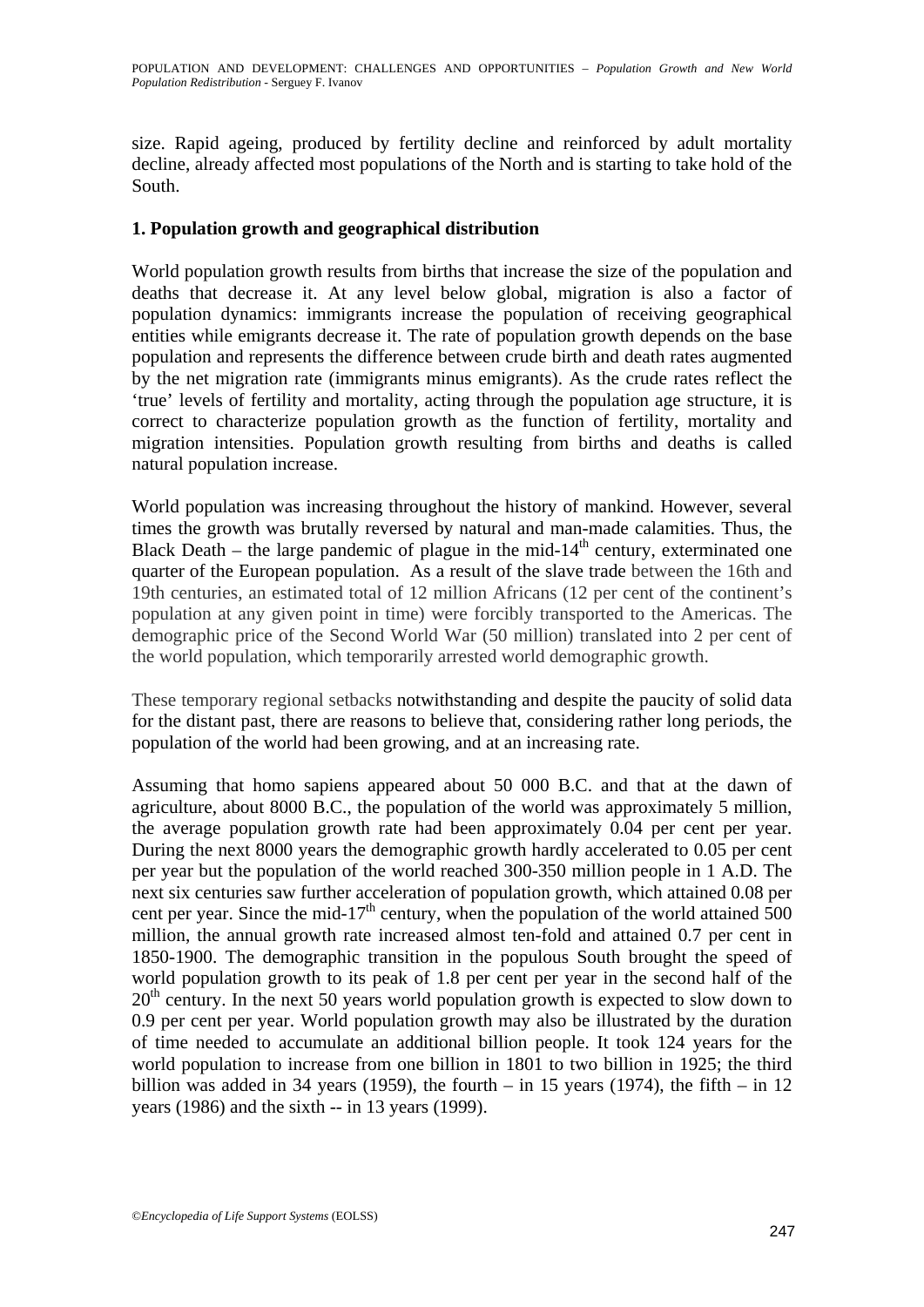Long ago, Asia became the most populated continent and probably never in written history did its share dropped below 50 per cent of the world population. The demographic weights of other continents underwent considerable shifts (see Table 1). During most of human history, the components of natural population increase evolved in parallel in different regions, and the redistribution of population was produced mostly by mass migrations. The map of Europe, for example, to a large degree remains the product of several major early migrations involving the Germanic peoples, the Slavs and the Turks, among others. And in the course of 400 years—from the late  $16<sup>th</sup>$  through the  $20<sup>th</sup>$  century -- European migrants colonized the Americas, Australia, Oceania, the northern half of Asia, and parts of Africa. The overseas migration of Europeans during this period totaled about sixty million people. During certain periods immigration largely outweighed natural population increase in the Americas.

| Major area                      |    |    | 1650   1750   1850   1900 |     | 1950 | 2000 | 2050 |
|---------------------------------|----|----|---------------------------|-----|------|------|------|
| Africa                          | 21 | 14 |                           | 8   | 9    | 13   | 21   |
| Asia                            | 56 | 64 | 61                        | 56  | 56   | 61   | 58   |
| Europe                          | 21 | 20 | 24                        | 26  | 22   | 12   | h    |
| Latin America and the Caribbean |    |    |                           |     |      |      |      |
| Northern America                | 0  |    |                           |     |      |      |      |
| World                           |    |    | 100                       | 100 | 100  | 100  | 100  |

Table 1. Distribution of world population, 1650-2050 (per cent)

However, differences in the rates of natural population growth have been playing, during the last four or five centuries, an increasingly important role in the redistribution of the world population. In all continents except Africa the population was growing, the growth was accelerating, but unequally (see Figure 1). In the mid-17th century virtually the entire world population was distributed among Asia (55 per cent), Europe (22 per cent) and Africa (21 per cent). The virtual standstill of population size of Africa during the ensuing 250 years (1650-1900) more than halved its share to 8 per cent by 1900 (see Table 1). In contrast, Asian population was growing at a steady rate of 0.4-0.6 per cent per year (in the mid-18th century almost two thirds of the world population was concentrated in Asia), and the growth of European and American populations accelerated. As a result of the significant fall of mortality in Europe in the second half of the 19th century, the average rate of population growth attained in the continent 0.9 per cent per year despite large outflows of migrants to the Americas. Hence, the share of Europe in the world population reached in 1900 the all-time high of 26 per cent. The settlement of the oversees migrants in the Americas, tremendously accelerated from the mid-18th century, propelled their population size from 11 million in 1750 to 59 million in 1900, which resulted in the increase of their collective share in the world population from 1 to 5 per cent (see Table 1).

During the first half of the 20th century, the population growth accelerated significantly in all parts of the world except Europe. The fertility decline in Europe and Northern America slowed natural increase. Migration flows from Europe to Northern America and the two world wars further curbed the growth of the European population but in Northern America the massive influx of migrants more than compensated for fertility decrease. As a result in 50 years the population of the United States more than doubled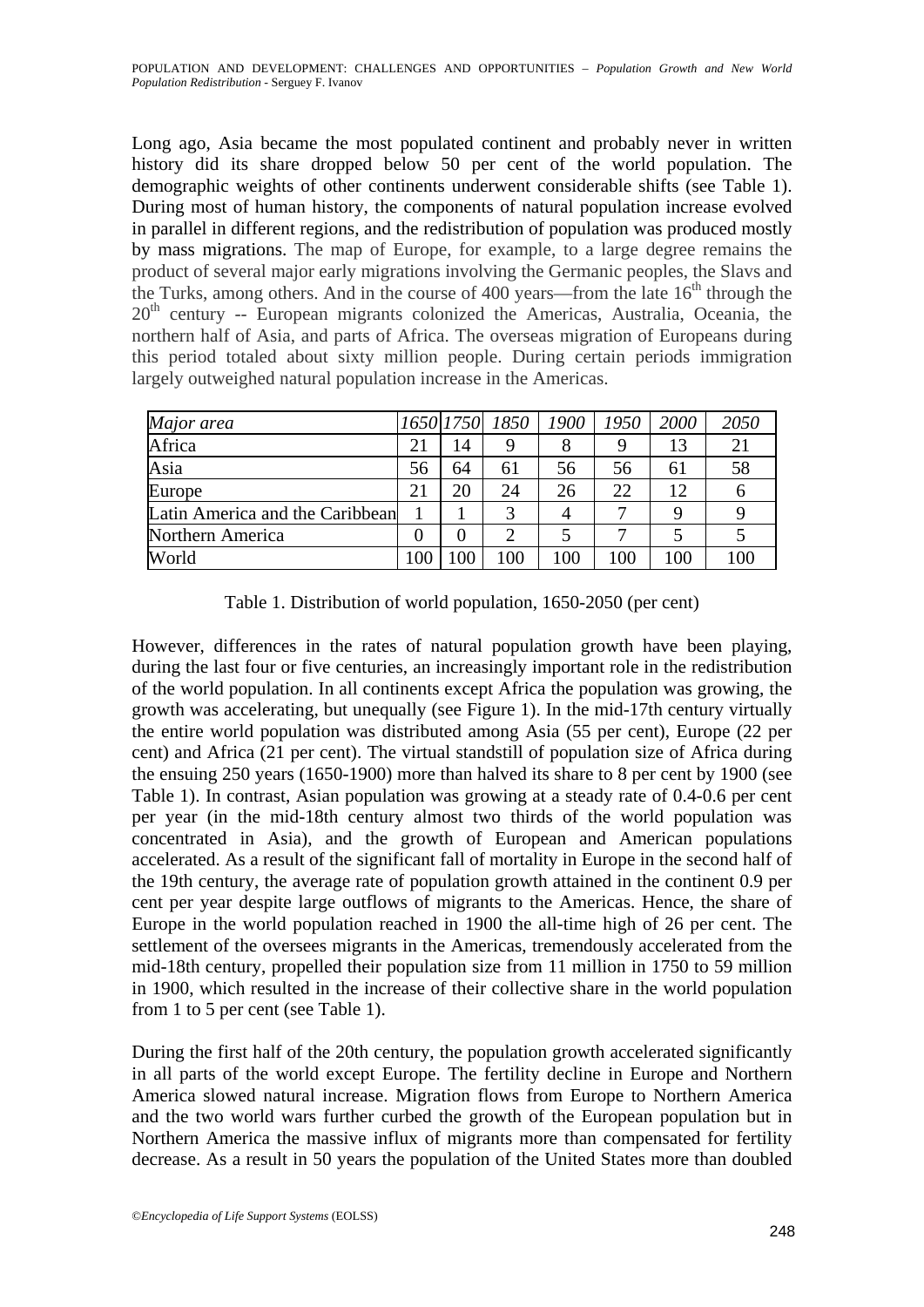while that of Europe gained only one third. In the meantime the demographic growth in Africa started after a protracted dead period and quickly attained the average level of 1.2 per cent. Population growth in the other major areas of the world intensified further. While Asia retained its high share of the world population (56 per cent), the relative weight of other areas increased at the expense of Europe.



Figure 1. Population of major areas of the world, 1650-2050 (millions)

In the second half of the 20th century in the countries of the South rapid decline of mortality with lagged fertility decline boosted population growth, particularly in the 1960s. Between 1950-1975 and 1975-2000 the average annual growth rates declined everywhere. Population growth in Asia and Latin America and the Caribbean slowed down as a result of the fertility decline. Average annual population growth rates in Asia and Latin America peaked in 1965-1970 at 2.4 and in 1960-1965 at 2.8 per cent, respectively. By the end of the 20th century they declined by 1.0-1.2 percentage points. Africa, where the fertility transition started several decades later, experienced its peak population growth rate in 1980-1985 (2.9 per cent); although population growth started to slow down afterwards, in the end of the 20th century it still was higher than anytime in Asia. The largest declines in relative terms were experienced by Northern America and Europe, where the rates of population growth dropped by slightly over a quarter and by nearly two-thirds, respectively; this happened because fertility decreased to unprecedented levels that have been never anticipated. The rate of population growth in Europe in the last quarter of the 20th century (0.3 per cent per year) was the slowest since the17th century. Continuing immigration and higher than European fertility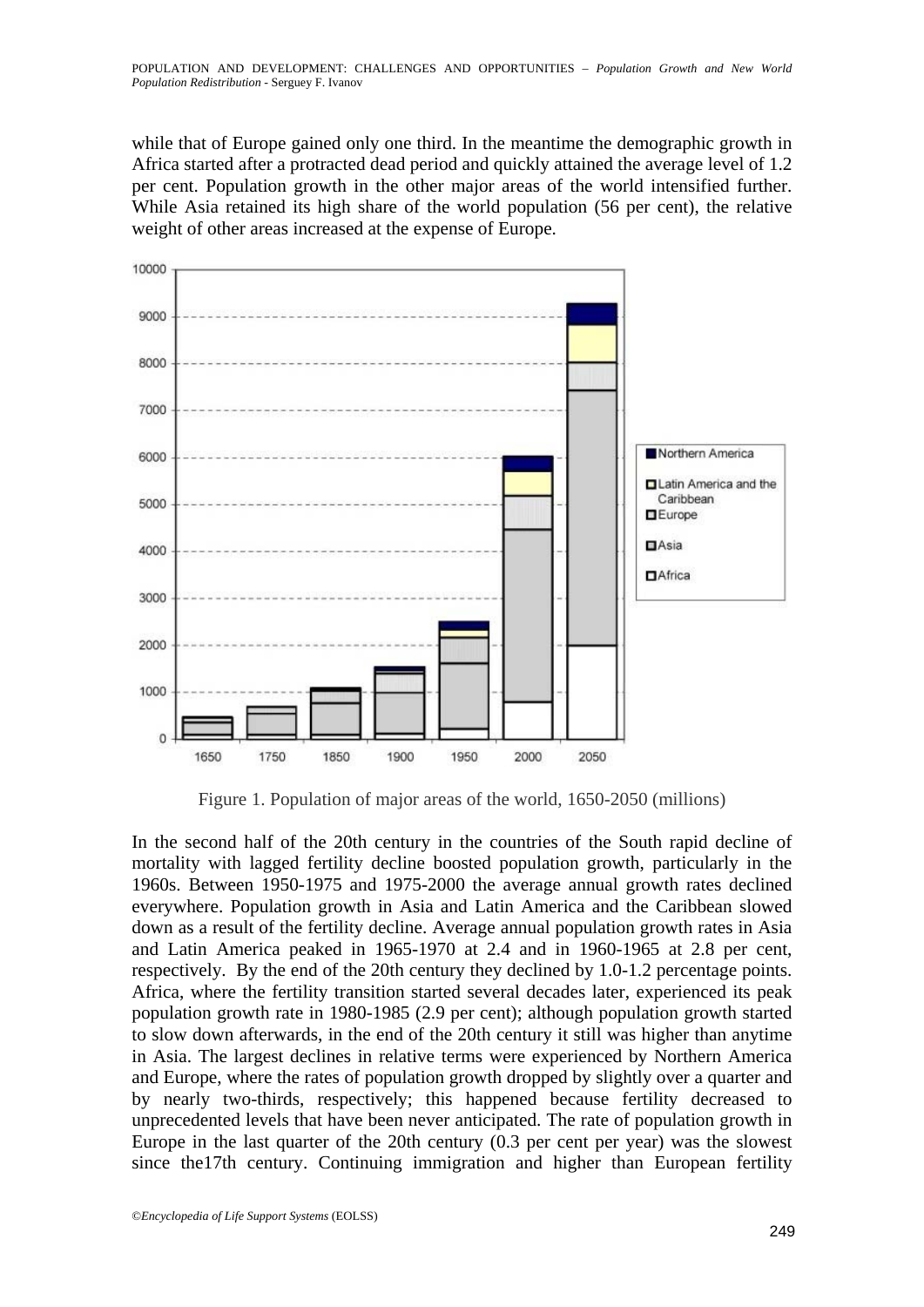helped to sustain in Northern America the rate of population growth (1 per cent) thrice that of Europe.

The trends in the annual population increments do not mimic the trends in growth rates. In most countries, the population increments start to decrease well after the growth rate peaks. During the last decades, the declining level of world total fertility has been the key determinant of the slowing pace of population increase. However, because of the built-in inertia of population growth when fertility has remained high for long period, reductions of fertility do not translate themselves immediately into equivalent reductions in the number of births or of the birth rate. Owing to high fertility in the past, the size of female cohorts of reproductive age when the transition to lower fertility starts is usually large. Even though each woman has fewer children on average than women in the previous generation, the total number of births to women experiencing the transition will almost certainly surpass that to women in the pre-transitional stage. Consequently, the number of births will continue to rise long after fertility decline takes hold. For instance, the number of births in the South (representing 90 per cent of the world total) rose more or less steadily until 1985-1990 and started to decline in 1990-1995. In the North the built-in inertia of population growth was exhausted for long time while fertility kept decreasing, notwithstanding the baby boom of the 1950-early 1960s. As a result, the number of births in the more developed regions has been decreasing intermittently during the second half of the 20th century.

The number of deaths results from the level of mortality, the size of the base population and its age structure. In the less developed regions the improvements of survival and the rather young and stable population age structure for a long period outweighed increasing population size in that the annual number of deaths continued to decrease. Since 1980-1985 this trend reversed. In the North population ageing coupled with population increase (albeit slow) outweighed improvements in longevity, which led to steady increases in the number of deaths. Finally, the interplay the fertility and mortality levels and population size shaped the trends in the annual population increments and the rates population growth.

The population increments in the South, whose average population growth rate peaked at 2.5 per cent per year in 1965-1970, increased from 316 million during that period to the ever-reached maximum of 397 million in 1985-1990. In the North the peak rate of population growth was attained in the first half of the 20th century, but the population increases grew until 1955-1960; in the ensuing 40 years the 5-year increments decreased from 52 million to 17 million.

As a result of these processes the world population distribution shifted. In 1950 almost a quarter of mankind lived in Europe, while 50 years later the Europeans' part dropped by 10 percentage points. In 1950 the Europeans were 255 times more numerous than Africans but by 2000 Africa became a more populous continent. In 1900 the demographic size of Latin America and the Caribbean was 22 per cent smaller than that of Northern America, but a hundred years later it became 65 per cent larger. The relative weight of Asia increased from 56 in 1950 to 61 per cent in 2000, while the share of Northern America decreased, for the first time in 400 years (see Table 1).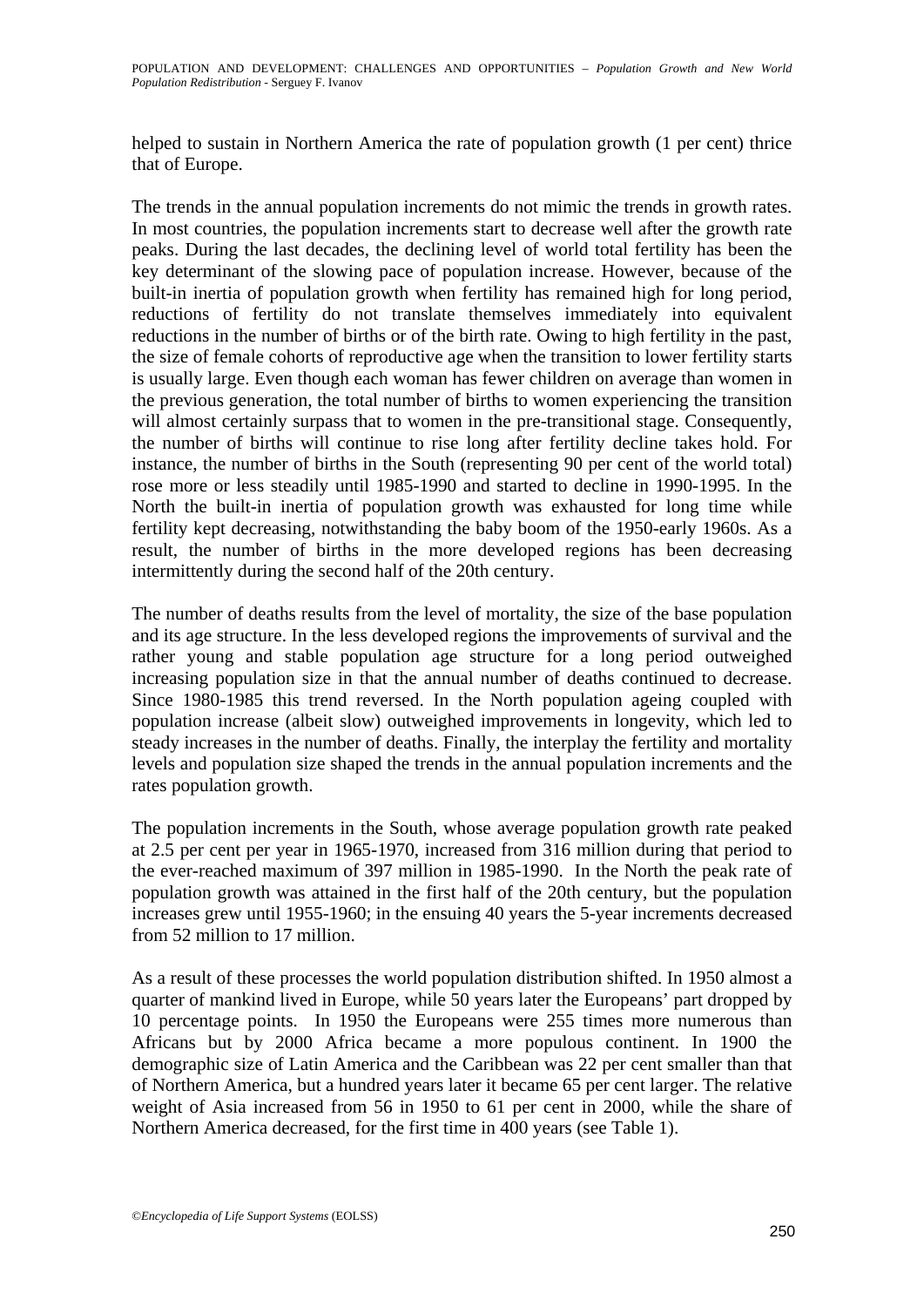TO ACCESS ALL THE **17 PAGES** OF THIS CHAPTER, Visit[:](https://www.eolss.net/ebooklib/sc_cart.aspx?File=E1-13-04-01) <http://www.eolss.net/Eolss-sampleAllChapter.aspx>

#### **Bibliography**

- - -

Calot G. and Sardon J.-P. (1999). Les facteurs du vieillissement démographique. Population, Vol. 54, No. 3, May-Jun 1999. 509-52 pp. Paris. [An authoritative exposé of theories of population ageing].

Fuchs R. J., Brennan E., Chamie, J., Lo, Fu-chen and Uitto J. I. (1994) Mega-city growth and the future. 1994. vii, 428 pp. Tokyo: United Nations University Press. [Analysis of the dynamics of largest cities of the world].

Ness I. and Ciment J. (1999). The encyclopedia of global population and demographics. 1999. vii, 967 pp. Armonk, New York: Sharpe Reference.[A useful reference book]

Thumerelle P.-J. Les populations du monde (1996). 384 pp. Paris: Editions Nathan (Série Géographie) [An instructive description of national populations].

United Nations (1973). The Determinants and Consequences of Population Trends. Volume I, xvi, 661 pp. New York: United Nations (Sales publication E.71.XIII.5) [Review of population and urbanization trends on the world and regional levels from the prehistoric times until the mid-20th century]